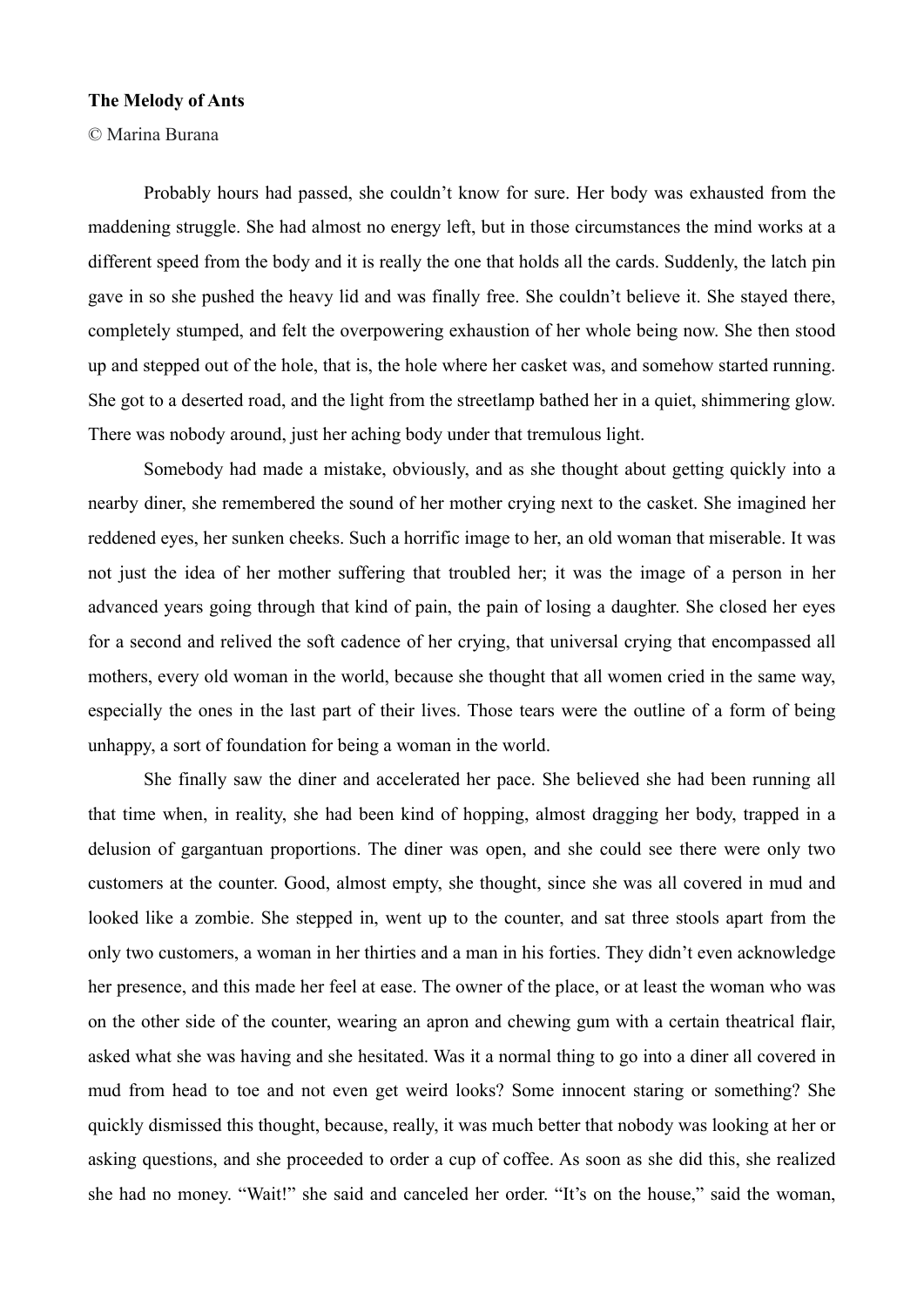eying her warily. "I can see you've been through…something." She thanked her for such a generous gesture and would have started crying if she hadn't been distracted by the sudden flapping of a little bird that appeared on the counter, and it quickly flew over to the woman's shoulder. The bird stayed there, looking straight at her. "He likes looking at people like that. Don't feel threatened," said the woman and disappeared through a narrow door with the bird still on her shoulder. Seconds later, she reappeared (still with her companion) and placed a cup of coffee on the counter in front of her. She said thank you and tried not to look at the bird. There was an eerie aura about it.

As she drank her coffee, she remembered a story about a man who had died young from a long, terminal disease. As a final joke to his friends and family, already aware that there was no recovery from his illness and his days were numbered, he had decided to prepare a recording for his funeral in which he shouted, "Let me out! Let me out!" Some people had been confused at first and had then realized that it was a last wink, a parting gift inviting everyone to just make fun of life, death, and everything in between. She smiled as she remembered this story, but the image of her crying mother came back to her mind, and her smile instantly vanished.

It wasn't that she had actually been able to hear her mother from the casket. She hadn't. She just concocted that whole idea of her in the cemetery, surrounded by people who could never understand the depth of her sorrow. She had woken up seconds after everybody had left and felt she couldn't breathe. She started shouting and kicking until the pin of the lid gave in and she could free herself. But it wasn't until she saw the crown of the oak tree next to the casket that she realized what had happened.

"So what's your story?" asked the woman with the bird as she took some slices of bread from a toaster.

"I was buried alive."

"Oh, that's why…right. Well, now you have a new appreciation for ants, don't you?" she said and went over to where the other two customers were and offered them the bread.

What a strange remark, she thought, and started thinking of ants. She had read somewhere about a type of ant from Malaysia that was capable of killing itself as a defense mechanism, which is called "suicidal altruism" or "autothysis." The ants basically blow themselves up and, when doing so, spatter their foes with toxic fluids that kill them instantly. She had seen pictures of this. The little insects all coated in green goo.

What if she had actually died in that casket, not being able to breathe, to free herself? Her mother would have never known the real reasons for her death. She would have cried for a different death. All those tears wasted, all that time of useless suffering, of thinking about a car crash, of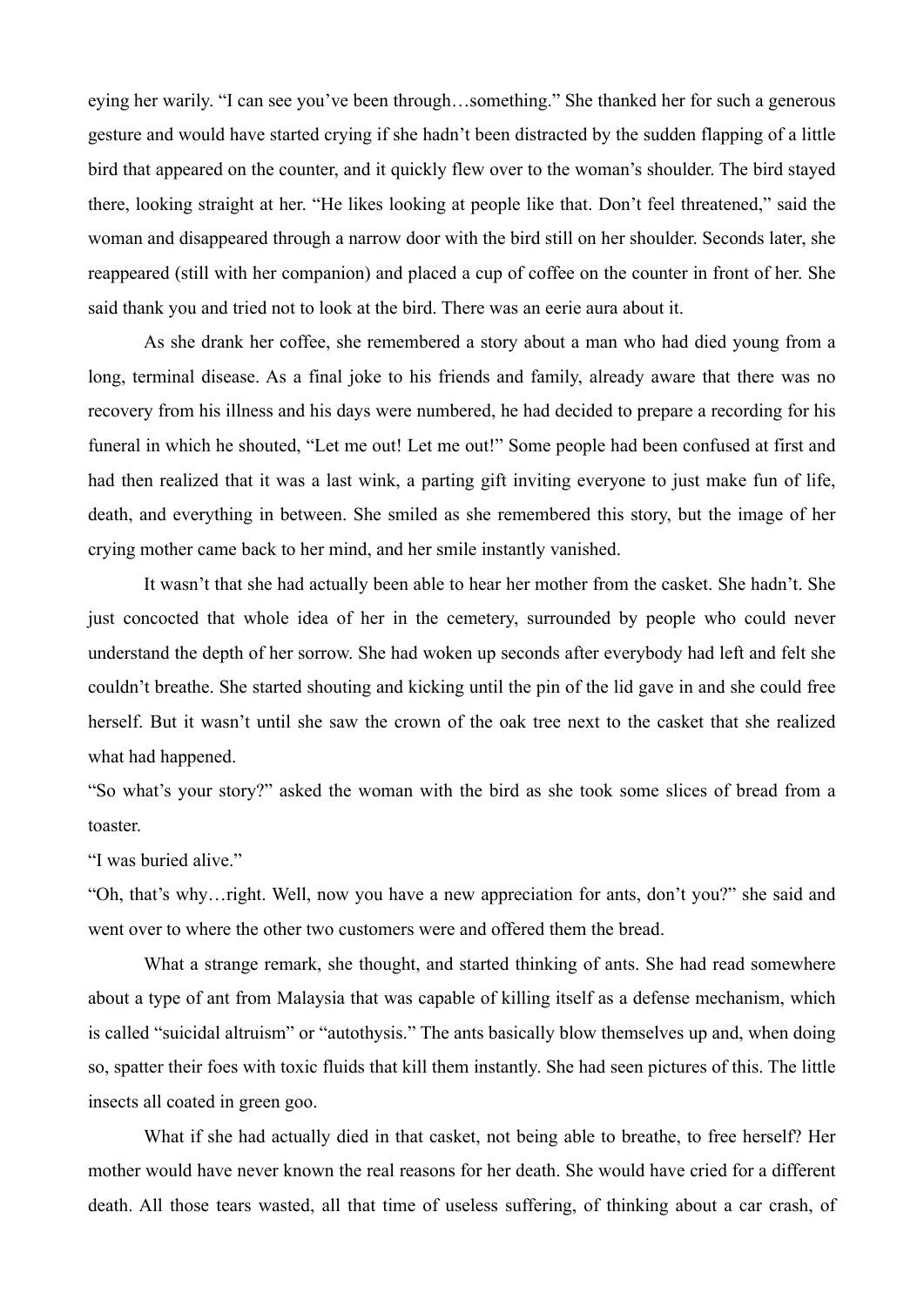putting it all in God's hands, when it had actually been placed in the hands of those doctors who had made the mistake of pronouncing her dead. Her mother was a Catholic and would have made God responsible for everything, anyhow. The fact that she had God was a good thing, she thought. At least something tapped her on her shoulder every now and then and gave her reasons to keep on going.

What was she still doing in the diner? She had to get to her mother! As this thought took shape in her mind, the two customers stood up ready to leave. The woman looked at her and nodded, as if saying goodbye or something. The man looked at her, too, but did nothing. Then they left, and now it was just the owner, the bird, and herself.

"What's its name?" she asked just to be polite.

"His name is Robert. We call him Bobby," replied the woman as she caressed the bird.

"Amazing that it—he lets you touch him."

The woman observed her for a long time while she attended Bobby. She was serious, and it was hard to tell whether she had been offended by what she had just said or whether that was her normal self in the diner, just looking at people like that, sort of like under hypnosis, while petting her bird. Just in case, she smiled, lowered her eyes, and decided to drink her coffee in silence.

Her mother would be alone now. It was late, but she wasn't sure what time it was exactly. There were no clocks in the diner, and she didn't dare ask the woman. She felt something had shifted in her mood but couldn't explain what. So she just drank her coffee and tried to remember what had happened. She could only think of the accident. Images of her car, catapulted off the road, and one of her arms full of blood. She looked at her arm; it was fine. It had a long wound, but it seemed to be healing. Then she couldn't remember anything else. That fabricated memory of her mother crying was gaining territory now because she felt she hadn't invented it. She felt she had actually heard her, and as her mind created the sound of her wailing, it did exactly the same with the images of her suffering: her poor old mother sitting on a plastic chair next to the casket, all in black, wearing a small hat with a veil and those gray gloves she loved. Her little hands on her lap looked like two little doves hugging each other. That image sent shivers down her spine. She wanted to cry. She looked up, and the woman was looking at the street outside, lost in thought, her eyes wide open. She sensed the woman was somewhere else and felt like patching things up, if that was what the situation needed.

"Thank you again for the coffee, really. You didn't have to," she said.

"Oh, honey, forget it. It was not a big deal. Nothing really is. Except Tina Turner, everything is overrated in this shithole of a world we live in."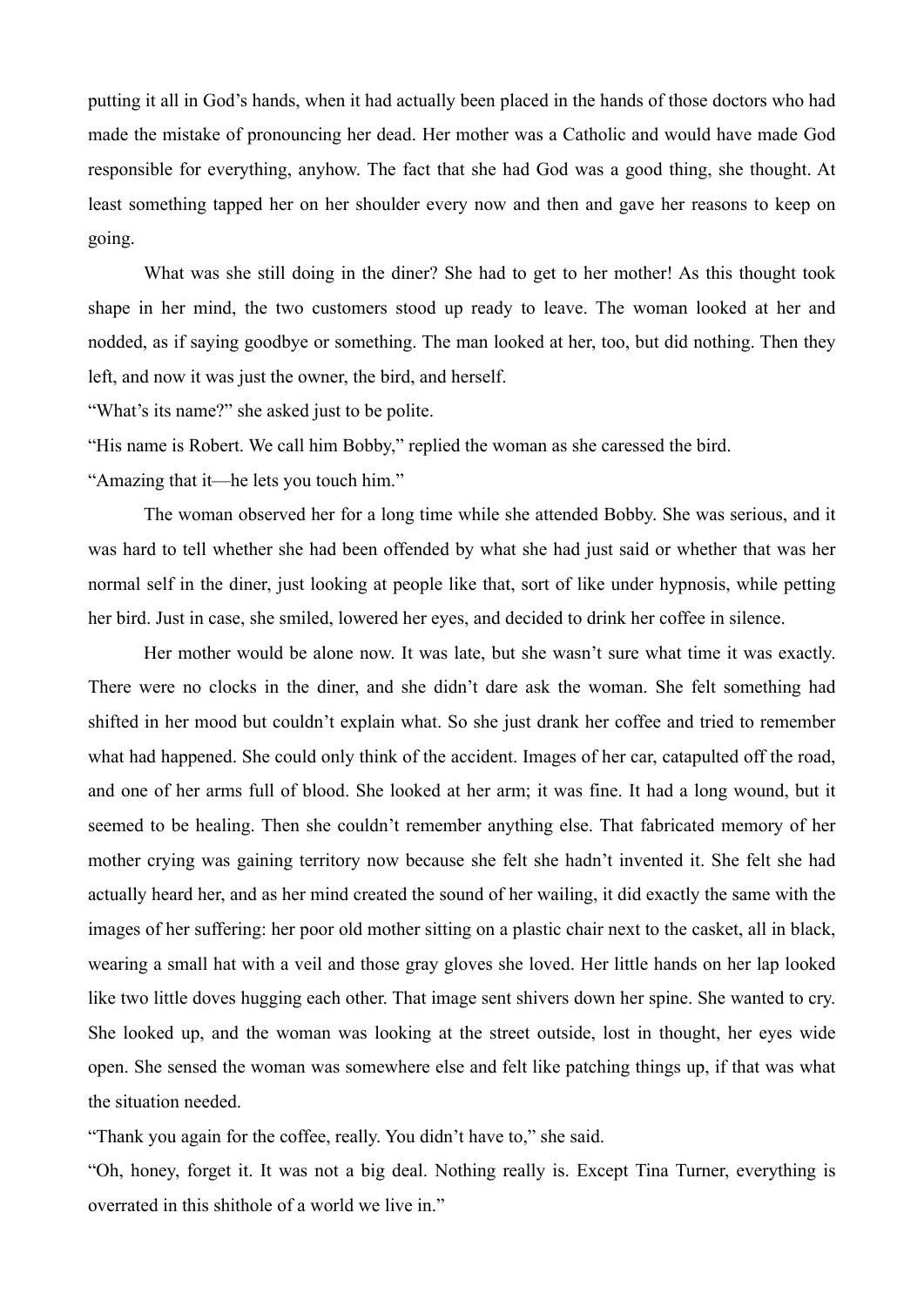She was surprised by that reply, but, strangely, it didn't feel totally out of place. The world was a shithole. And her mother was in it, suffering the loss of someone who hadn't died. She finished her coffee and stood up. The woman didn't even look at her. She had gone back to that dark, pensive mood of hers.

As she was opening the door, she felt observed. She turned around, and Bobby was, of course, looking at her. The woman was distracted, jotting things down on a tiny notebook now, ignoring her. She closed the door behind her and started walking. It was strange that she hadn't realized it before, but she wasn't wearing any shoes. The asphalt felt cold and wet. The lights from the lampposts were weak but still managed to rob the stars of their dignity.

She walked and walked until she reached a bench. She was tired; her body ached; and she didn't really know how to get home. She sat down and started dozing off, then a nightmare woke her up. She had dreamed she couldn't breathe, and now she wondered if that was her new life after what had happened. She wondered whether she had now developed some sort of psychological problem regarding entrapment after what she had experienced. Her hand itched, and, as she was about to scratch it, she saw a tiny ant walking on her thumb. It looked confused, but she decided she wouldn't help her. She would just look at it and see what it did. The ant walked all over her hand and then up her arm. It reached her wound and spent a very long time exploring it. It was crazy that after just a few seconds of that very private and minuscule interaction, she started feeling that as long as there were ants, there was hope in the world. What a silly thing to think, she told herself. The ant kept on exploring her wound, sometimes circling her arm. It was a she, she decided. She named her Roberta, Bobbie. Bobbie suddenly twisted her body up, and she felt she was looking straight at her. Of course she wasn't, was she?

She stayed on that bench for hours, looking at the ant, which seemed to be very much interested in her wound. She saw the wound as a huge planet where ants lived, except there was only one inhabitant. The thought of getting another ant and placing it on her arm attracted her, but it felt kind of wrong, so she decided to let things flow and soon found that the ant had reached her shoulder. She had traveled all the way up and was resting there now. She wasn't moving, and this was strange. She had always seen ants move from one place to the other, never stopping, never having a moment for themselves. Bobbie was just tired.

The light from the lamppost cast shadows on the street, illuminating huge arms waving crazily each time a soft breeze whispered something into the trees' ears. She enjoyed seeing the strange waving, that unstoppable dance of living organisms, those dilated patches of darkness on the wet asphalt that felt like happy monsters extending their poetic monstrosity on a rainy night. It